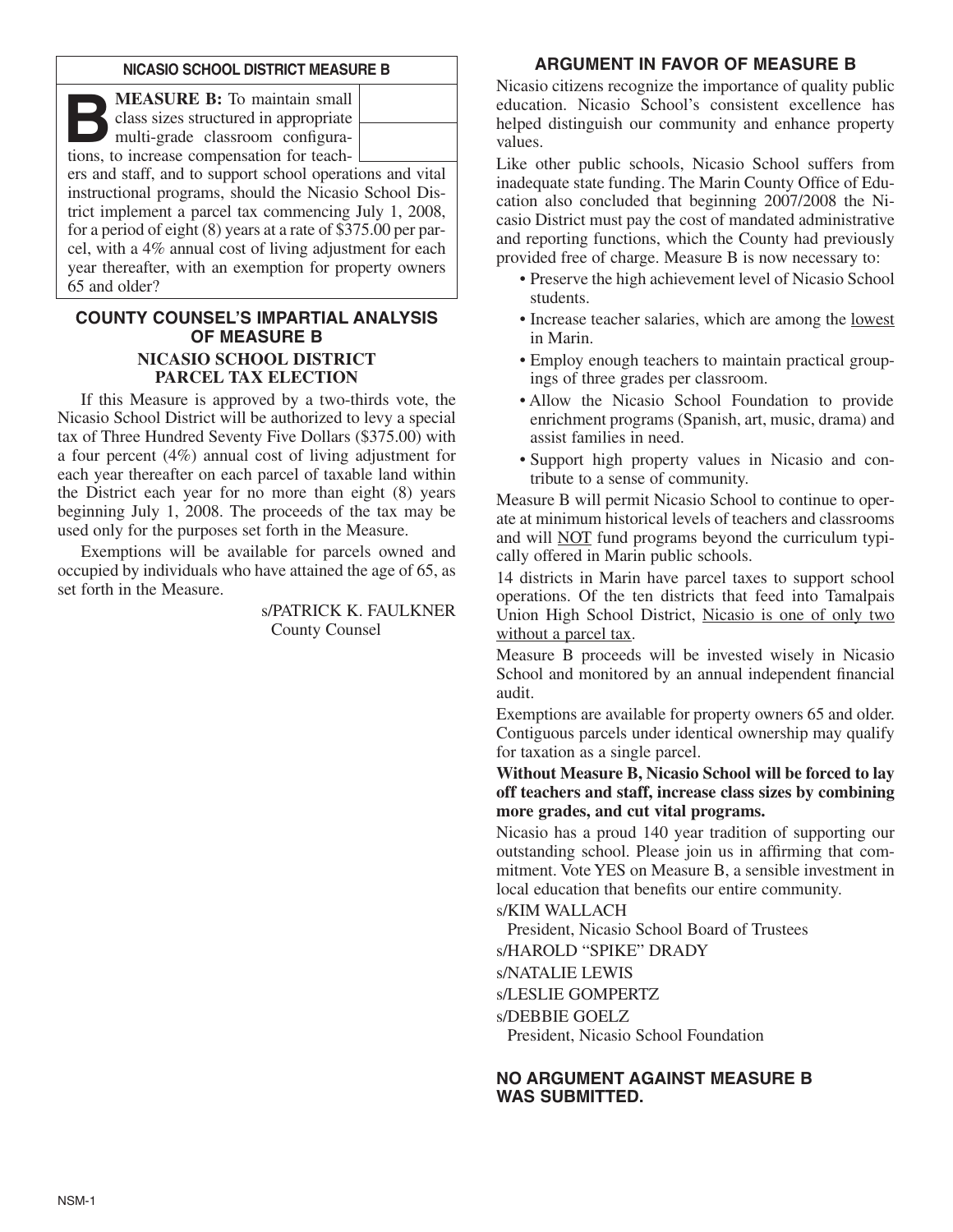# **FULL TEXT OF MEASURE B RESOLUTION OF THE BOARD OF TRUSTEES OF THE NICASIO SCHOOL DISTRICT OF THE COUNTY OF MARIN, STATE OF CALIFORNIA CALLING PARCEL TAX ELECTION**

WHEREAS, the California State Legislature fails to provide adequate and predictable funding for schools, and without the funds provided by the proposed parcel tax, the Nicasio School District would be forced to reduce or eliminate instructional staff and important programs beneficial and necessary to the children who attend Nicasio School; and

WHEREAS, the Nicasio School District has engaged in a variety of efforts to generate funds for its educational programs, including lobbying in the State Legislature, supporting the local fund raising efforts of the Nicasio School Foundation and seeking grants to fill as much of the funding gap as possible; and

WHEREAS, it is expected that the Nicasio School Foundation will continue to raise essential funds to provide Spanish, art, music, drama and other programs for students in the District and will additionally provide scholarships to support students in financial need; and

WHEREAS, the District has implemented economic and operational efficiencies in the face of additional administrative burden and costs imposed upon it; and adheres to the highest standards of fiscal accountability; and

WHEREAS, the community of Nicasio has consistently supported the District's excellent educational program that has resulted in small class sizes, consistently high student test scores, and a modern safe facility for students; and

WHEREAS, a high quality local public education program confers many diverse benefits to all residents of our community including protecting the values of properties and bolstering the long term well being of the entire community; and

WHEREAS, Nicasio School District cannot continue to maintain its excellent education programs without the proposed parcel tax and would be forced to lay-off teachers and staff, reduce the number of multi-grade classrooms, increase class sizes, and cut vital programs, and

WHEREAS, the Governing Board of the Nicasio School District is committed to preserving quality in educational programs and achieving competitive compensation for its staff and has determined that in order to continue meeting the educational needs of all of the District's students and to provide stable local funding for Nicasio School, it is necessary to authorize a special tax, and

WHEREAS, Section 4 of Article XIIIA of the California Constitution and Government Code Section 50079 authorizes a school district, upon approval of twothirds of the electorate voting on the measure, to levy a qualified special tax for specified purposes; and

WHEREAS, this Board has held a public hearing after due notice regarding the proposed authorization of the parcel tax;

NOW, THEREFORE, BE IT RESOLVED by the Board of Trustees of the Nicasio School District, as follows:

1. Recitals. This Board hereby finds and determines that the foregoing recitals are true and correct.

2. Order of Election. This resolution shall stand as the order to the Marin County Superintendent of Schools to call an election within the boundaries of the District on June 3, 2008 for approval of the measure contained in Section 3 hereof. The authority for the specifications of this election order is contained in Sections 5304 and 5322 of the California Education Code and Section 50079 of the California Government Code.

3. Specifications of Ballot Measure. This Board hereby requests the Registrar of Voters of the County of Marin (the "Registrar of Voters") to submit to the voters of the District on June 3, 2008, the following ballot measure:

# **NICASIO SCHOOL DISTRICT MEASURE B**

**Terms and Purposes: Upon approval of two-thirds of those voting on this measure, the District shall be authorized to levy a qualified special tax of \$375.00 per year with a four percent (4%) annual cost of living adjustment for each year thereafter on each parcel of taxable real property in the District for a period of no more than eight (8) years commencing July 1, 2008. To the extent such funds are available, proceeds of the Tax shall be authorized to maintain small class sizes structured in appropriate multi-grade classroom configurations, to increase compensation for teachers and staff, and to support school operations and vital instructional programs.**

**Senior Citizen Exemption. In order to provide tax relief to senior citizens in the community, any parcel owned and occupied by a person 65 years of age or older shall be exempt from the special tax upon proper application to the District. Anyone claiming an exemption must apply to the District on or before July 1, 2008 or May 1 of any succeeding assessment year. Any one application from a qualified applicant will provide an exemption for the parcel for the remaining term of the assessment so long as such applicant continues to qualify for the exemption.**

## **ACCOUNTABILITY PROVISIONS**

**Independent Annual Audit. Upon the levy and collection of the Tax, the Board of Trustees shall cause an account to be established for deposit of the proceeds. The Superintendent or chief financial officer of the District shall cause an independent financial auditor to prepare a report to be filed with the Board of Trustees no later than December 31 of each year, stating (1) the amount of Tax received and expended in such year, and (2) the status of any projects or description of any programs funded from proceeds of the tax. The report may relate to the calendar year, fiscal year, or other appropriate annual period, as the Superintendent shall determine, and may be incorporated into or filed with the annual budget, audit, or other appropriate routine report to the Board of Trustees.**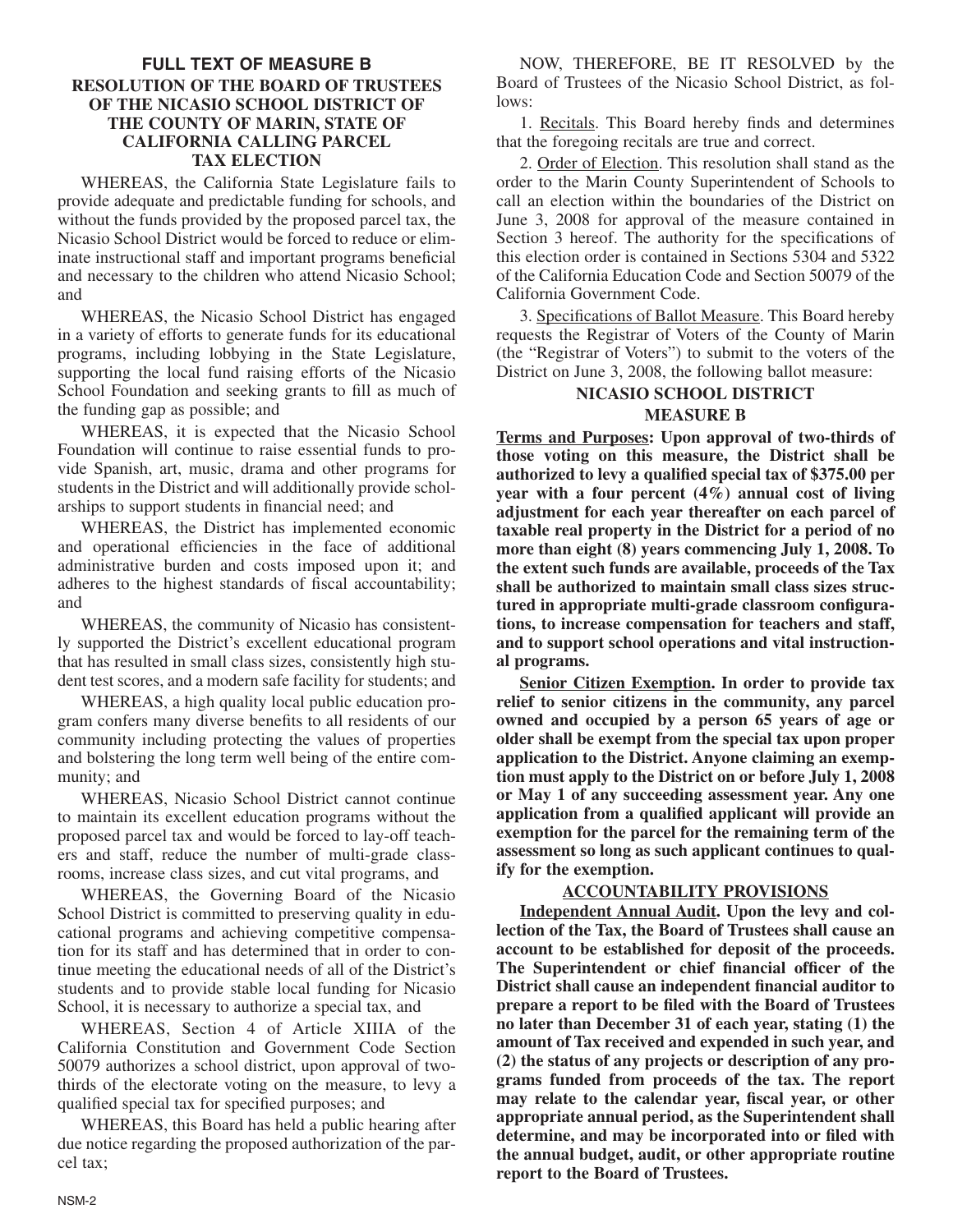**Specific Purposes. All of the purposes named in the measure shall constitute the specific purposes of the special tax, and proceeds of the tax shall be applied only for such purposes.**

### **LEVY AND COLLECTION**

**The special tax shall be collected by the Marin County Treasurer-Tax Collector at the same time and manner and shall be subject to the same penalties as** *ad valorem* **property taxes collected by the Treasurer-Tax Collector. Unpaid taxes shall bear interest at the same rate as the rate for unpaid** *ad valorem* **property taxes until paid. The collection of the special tax shall not decrease the funds available from other sources of the District in any period from the effective date hereof.**

**"Parcel of taxable real property" shall be defined as any unit of real property in the District which receives a separate tax bill for** *ad valorem* **property taxes from the Marin County Treasurer-Tax Collector's Office. All property which is otherwise exempt from or on which are levied no** *ad valorem* **property taxes in any year shall also be exempt from the special tax in such year. Parcels owned and occupied by persons 65 years of age or older are exempt from the special tax as described above.**

**The District shall annually provide a list of parcels which the District has approved for a Senior Citizen Exemption from the special tax as described above to the Marin County tax collection officials. The Marin County Assessor's determination of exemption or relief for any reason other than the Senior Exemption of any parcel from taxation shall be final and binding for the purposes of the special tax. Taxpayers wishing to challenge the County Assessor's determination must do so under the procedures for correcting a misclassification of property pursuant to Section 4876.5 of the California Revenue and Taxation Code or other applicable procedures. Taxpayers seeking a refund of the special tax paid shall follow the procedures applicable to property tax refunds pursuant to the California Revenue and Taxation Code.**

#### **SEVERABILITY**

**The Board of Trustees hereby declares, and the voters by approving this measure concur, that every section and part of this measure has independent value, and the Board of Trustees and the voters would have adopted each provision hereof regardless of every other provision hereof. Upon approval of this measure by the voters, should any part be found by a court of competent jurisdiction to be invalid for any reason, all remaining parts hereof shall remain in full force and effect to the fullest extent allowed by law.**

4. *Summary of Measure*. The measure contained in Section 3 hereof shall be summarized in the following form, and the Registrar of Voters is requested to cause this summary of the measure to appear on the ballot:

"To maintain small class sizes structured in appropriate multi-grade classroom configurations, to increase compensation for teachers and staff, and to support school operations and vital instructional programs, should the Nicasio School District implement a parcel tax commencing July 1, 2008 for a period of eight (8) years at a rate of \$375.00 per parcel, with a 4% annual cost of living adjustment for each year thereafter, with an exemption for property owners 65 and older?"

5. Filing of Order of Election. The Secretary of this Board is ordered to cause certified copies of this resolution and order to be delivered not later than March 7, 2008, to the Marin County Superintendent of Schools, the Registrar of Voters, and the Clerk of the Board of Supervisors of the County.

6. Formal Notice. The Marin County Superintendent of Schools is hereby requested to prepare and execute a Formal Notice of Parcel Tax Election and consolidation order in substantially the form attached hereto as Exhibit A (the "Formal Notice"), and to call the special election by causing the Formal Notice to be posted in accordance with Section 5362 of the Education Code no later than March 5, 2008, or to otherwise cause the notice to be published as permitted by law. The Secretary of this Board, on behalf of and as may be requested by the County Superintendent of Schools, is authorized to cause all notices required by law in connection herewith to be published and posted, as the case may be.

7. Conduct of Election.

(a) *Request to Registrar of Voters*. Pursuant to Section 5303 of the Education Code, the Registrar of Voters is requested to take all steps to hold the special election in accordance with law and these specifications.

(b) *Voter Pamphlet*. The Registrar of Voters is hereby requested to reprint the measure in its entirety (that portion of Section 3 hereof which is printed in bold-face type) in the voter information pamphlet to be distributed to voters pursuant to Section 13307 of the Elections Code. In the event the measure in Section 3 will not be reprinted in the voter information pamphlet in its entirety, the Registrar of Voters is hereby requested to print, immediately below the impartial analysis of the measure, in no less than 10-point boldface type, a legend substantially as follows:

> "The above statement is an impartial analysis of Measure B. If you desire a copy of the measure, please call the Marin County Registrar of Voters at (415) 499- 6456 and a copy will be mailed at no cost to you."

(c) *Consolidation*. The Marin County Superintendent of Schools and the Board of Supervisors of the County are requested to order consolidation of the election with such other elections as may be held on the same day in the same territory or in territory that is in part the same.

(d) *Canvass of Results*. The Board of Supervisors of the County is authorized to canvass the returns of the election pursuant to Section 10411 of the Elections Code.

8. Appropriations Limit. The Board of Trustees shall provide in each year (pursuant to Section 7902.1 of the Government Code or any successor provision of law) for any increase in the District's appropriations limit as shall be necessary to ensure that proceeds of the parcel tax may be spent for the authorized purposes.